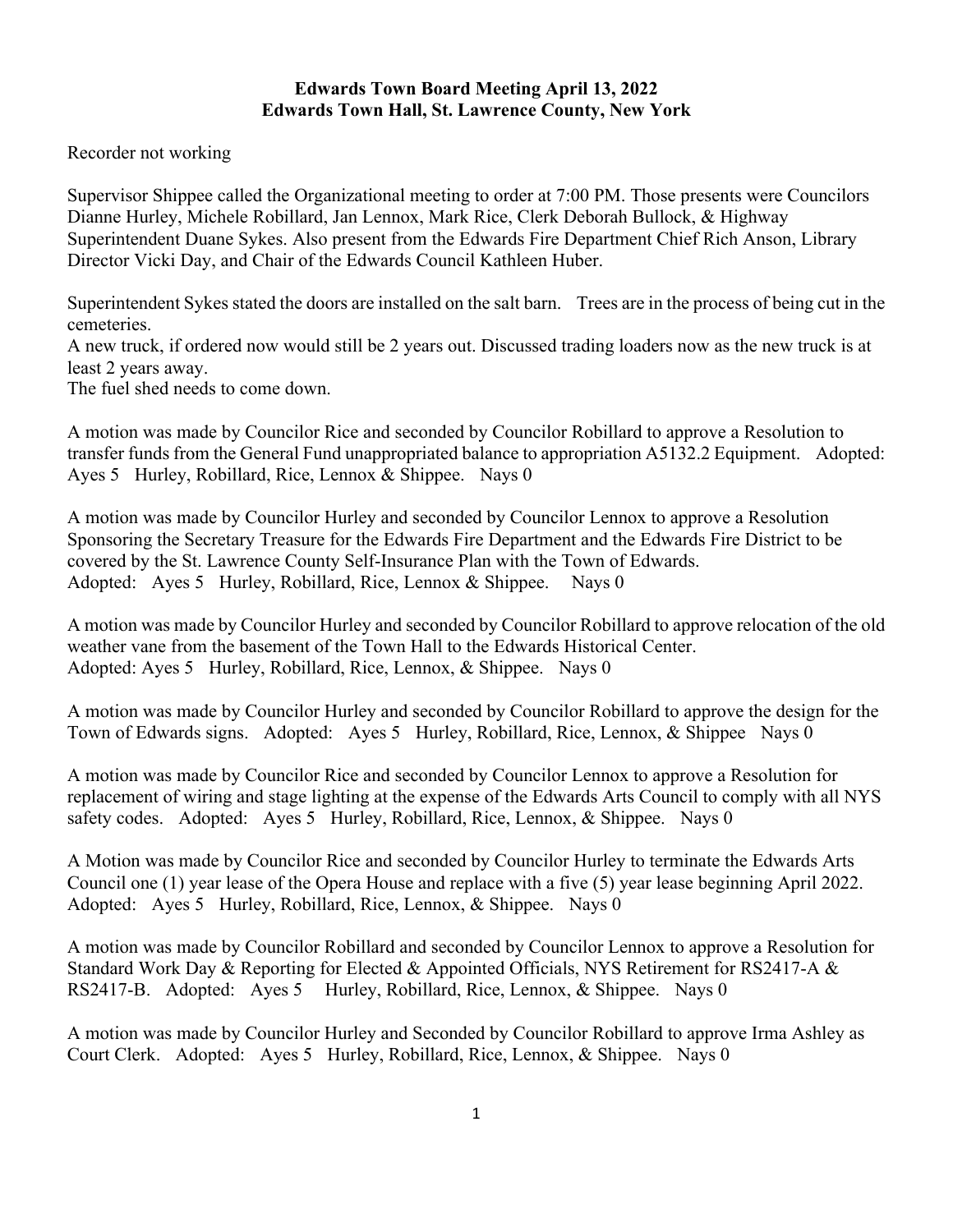A motion to approve an increase in pay to the Gladle's for mowing the cemeteries due to the increase in gas prices from \$1,100.00 per month to \$1,500.00 per month, for a total of \$5,750.00 for a five-month period was tabled until next month due to confusion on where the money comes from.

A motion was made by Councilor Robillard and seconded by Councilor Rice to approve Secretary to the Supervisor Sharee Lanphear reports for March 2022 and February and March 2022 bank statements Adopted: Ayes 5 Hurley, Robillard, Rice, Lennox & Shippee. Nays 0

A motion was made by Councilor Hurley and seconded by Councilor Lennox to approve Clerk Bullock's clerk report for March 2022 and February and March 2022 bank statements. Adopted: Ayes 5 Hurley, Robillard, Lennox, Rice & Shippee Nays 0

A motion was made by Councilor Rice and seconded by Councilor Robillard to approve Clerk Bullock's tax report for March and February and March 2022 bank statements. Adopted: Ayes: 5 Hurley, Robillard, Lennox, Rice, & Shippee. Nays 0

A motion was made by Councilor Lennox and seconded by Councilor Robillard to approve Town of Edwards Justice Court Reports for March and February and March 2022 bank statements Adopted: Ayes 5 Hurley, Robillard, Lennox, Rice, & Shippee. Nays 0

A motion was made by Councilor Hurley and seconded by Councilor Rice to accept the March 2022 minutes as presented and dispense of the reading. Adopted: Ayes 5 Hurley, Robillard, Lennox, Rice & Shippee Nays 0

A motion was made by Councilor Lennox and seconded by Councilor Robillard to pay all General Fund abstract #4 of 2022, vouchers #77 -100. Adopted: Ayes 5 Hurley, Robillard, Lennox, Rice & Shippee Nays 0

A motion was made by Councilor Rice and seconded by Councilor Robillard to pay all Highway Fund abstract #4 of 2022, vouchers #435-453. Adopted: Ayes 5 Hurley, Robillard, Lennox, Rice & Shippee Nays 0

A motion was made by Councilor Hurley and seconded by Councilor Rice to pay all Water District abstract #4 of 2022, vouchers #15-18. Adopted: Ayes 5 Hurley, Robillard, Lennox, Rice & Shippee Nays 0

A motion was made by Councilor Robillard and seconded by Councilor Lennox to pay all Sewer District abstract #4 of 2022, vouchers #21-29. Adopted: Ayes 5 Hurley, Robillard, Lennox, Rice & Shippee Nays 0.

Chief Rich Anson from the Edwards Fire department talked about the upcoming Community Day to be held at the Lions Club Field on July 30<sup>th</sup> 2022. There will be a chicken BBQ, Town wide yard sales and other activities not yet mentioned.

Vicki Day brought the library's annual report. A copy of the annual report is available at the library and at the Town Hall. Vicki also stated the library's annual book sale will coincide with the Community Day on July 30<sup>th</sup> 2022.

Kathleen Huber gave a status report on the activities of the Arts Council and the progress of the electrical work.